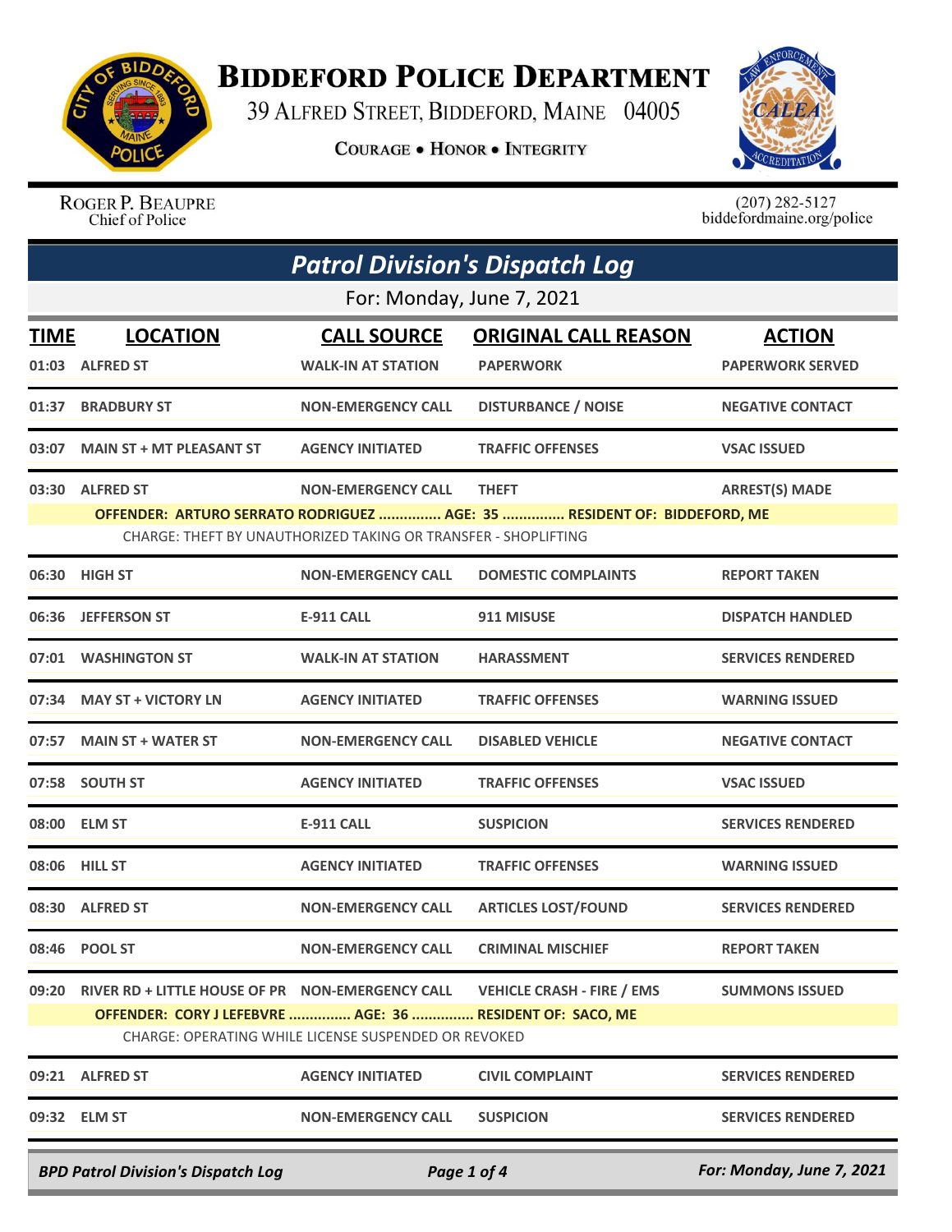| <b>TIME</b> | <b>LOCATION</b>                  | <b>CALL SOURCE</b>        | <b>ORIGINAL CALL REASON</b>                                  | <b>ACTION</b>                |
|-------------|----------------------------------|---------------------------|--------------------------------------------------------------|------------------------------|
|             | 10:02 MAY ST + BEACON AVE        | <b>AGENCY INITIATED</b>   | <b>TRAFFIC OFFENSES</b>                                      | <b>WARNING ISSUED</b>        |
|             | 10:15 ELM ST + SOUTH ST          | <b>AGENCY INITIATED</b>   | <b>TRAFFIC OFFENSES</b>                                      | <b>WARNING ISSUED</b>        |
|             | 10:48 WENTWORTH ST               | <b>NON-EMERGENCY CALL</b> | <b>DISTURBANCE / NOISE</b>                                   | <b>REFERRED OTHER AGENCY</b> |
|             | 10:53 ANDREWS RD                 | <b>E-911 CALL</b>         | 911 MISUSE                                                   | <b>NEGATIVE CONTACT</b>      |
|             | 10:57 ALFRED ST                  | <b>WALK-IN AT STATION</b> | <b>COURT ORDERED CHECK IN</b>                                | <b>NO VIOLATION</b>          |
|             | 11:16 MAIN ST + WESTERN AVE      | <b>AGENCY INITIATED</b>   | <b>TRAFFIC OFFENSES</b>                                      | <b>WARNING ISSUED</b>        |
|             | 11:40 ELM ST                     | <b>WALK-IN AT STATION</b> | <b>ARTICLES LOST/FOUND</b>                                   | <b>SERVICES RENDERED</b>     |
|             | 12:14 HILL ST + PARKER RIDGE RD  | <b>AGENCY INITIATED</b>   | <b>DISABLED VEHICLE</b>                                      | <b>SERVICES RENDERED</b>     |
|             | <b>12:17 MAIN ST</b>             | <b>WALK-IN AT STATION</b> | <b>THEFT</b>                                                 | <b>REPORT TAKEN</b>          |
|             | 12:18 POMERLEAU ST               | <b>E-911 CALL</b>         | 911 MISUSE                                                   | <b>SERVICES RENDERED</b>     |
|             | 12:29 MAIN ST                    | <b>E-911 CALL</b>         | ATTEMPTED/THREATENED SUICIDE NEGATIVE CONTACT                |                              |
|             | 12:33 ALFRED ST                  | <b>NON-EMERGENCY CALL</b> | <b>PAPERWORK</b>                                             | <b>SUMMONS ISSUED</b>        |
|             | <b>CHARGE: CRIMINAL MISCHIEF</b> |                           | OFFENDER: LUCEY GARRETT  AGE: 39  RESIDENT OF: BIDDEFORD, ME |                              |
|             | 12:42 GODBOUT WAY                | <b>AGENCY INITIATED</b>   | <b>THEFT</b>                                                 | <b>REPORT TAKEN</b>          |
|             | 12:42 ELM ST                     | <b>NON-EMERGENCY CALL</b> | <b>SUSPICION</b>                                             | <b>REPORT TAKEN</b>          |
|             | 13:03 WASHINGTON ST              | <b>NON-EMERGENCY CALL</b> | <b>DRINKING IN PUBLIC</b>                                    | <b>NO VIOLATION</b>          |
|             | 13:15 BARRA RD                   | <b>NON-EMERGENCY CALL</b> | DISTURBANCE/REFUSING TO LEAVE SERVICES RENDERED              |                              |
|             | 13:44 SACO FALLS WAY             | <b>E-911 CALL</b>         | 911 MISUSE                                                   | <b>NO ACTION REQUIRED</b>    |
|             | 13:59 SACO FALLS WAY             | <b>E-911 CALL</b>         | <b>MENTAL ILLNESS CASES</b>                                  | <b>SERVICES RENDERED</b>     |
|             | <b>14:27 WHITEWATER DR</b>       | <b>NON-EMERGENCY CALL</b> | <b>SEX OFFENDER REGISTRATION</b>                             | <b>REPORT TAKEN</b>          |
|             | <b>14:38 VINE ST</b>             | E-911 CALL                | 911 MISUSE                                                   | <b>NO ACTION REQUIRED</b>    |
|             | 14:44 VINE ST                    | E-911 CALL                | 911 MISUSE                                                   | <b>SERVICES RENDERED</b>     |
|             | 14:49 ALFRED ST                  | <b>WALK-IN AT STATION</b> | <b>PAPERWORK</b>                                             | <b>SERVICES RENDERED</b>     |
|             | 14:58 DECARY RD                  | <b>NON-EMERGENCY CALL</b> | <b>CHECK WELFARE</b>                                         | <b>SERVICES RENDERED</b>     |
|             | 15:03 SACO FALLS WAY             | <b>NON-EMERGENCY CALL</b> | <b>CHECK WELFARE</b>                                         | <b>SERVICES RENDERED</b>     |
|             | 15:28 CHAPEL ST                  | <b>NON-EMERGENCY CALL</b> | <b>CRIMINAL MISCHIEF</b>                                     | <b>CIVIL COMPLAINT</b>       |

*BPD Patrol Division's Dispatch Log Page 2 of 4 For: Monday, June 7, 2021*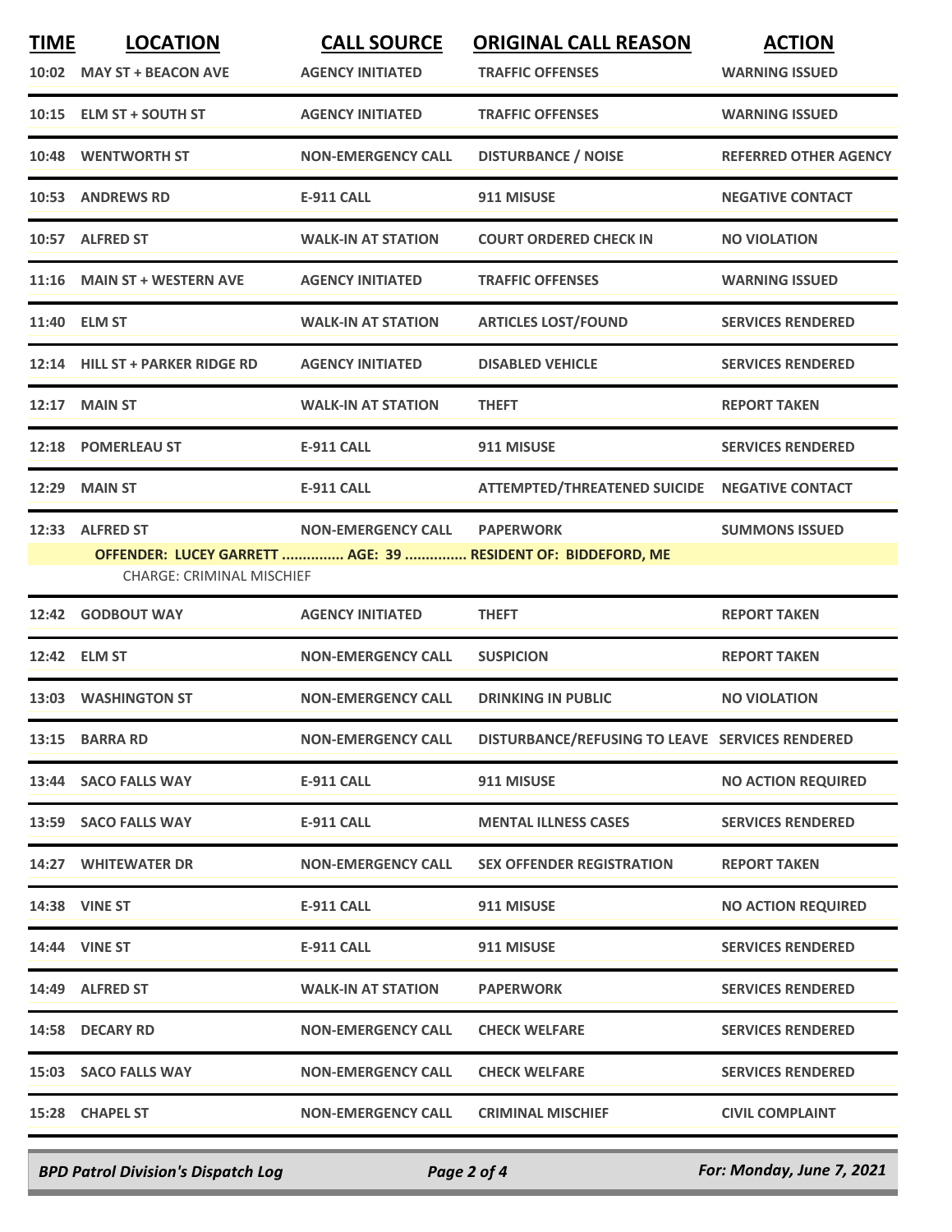| <b>TIME</b>  | <b>LOCATION</b>                                   | <b>CALL SOURCE</b>        | <b>ORIGINAL CALL REASON</b>               | <b>ACTION</b>                |
|--------------|---------------------------------------------------|---------------------------|-------------------------------------------|------------------------------|
|              | 15:30 BEACH AVE                                   | <b>NON-EMERGENCY CALL</b> | <b>DISABLED VEHICLE</b>                   | <b>NO ACTION REQUIRED</b>    |
|              | 15:38 RAY ST                                      | <b>NON-EMERGENCY CALL</b> | <b>DISABLED VEHICLE</b>                   | <b>SERVICES RENDERED</b>     |
|              | 15:42 SACO FALLS WAY                              | <b>NON-EMERGENCY CALL</b> | ATTEMPTED/THREATENED SUICIDE REPORT TAKEN |                              |
| <b>16:00</b> | <b>CHAPEL ST</b>                                  | <b>NON-EMERGENCY CALL</b> | <b>CIVIL COMPLAINT</b>                    | <b>CIVIL COMPLAINT</b>       |
|              | 16:11 FORTUNES ROCKS RD + THORND AGENCY INITIATED |                           | <b>ANIMAL COMPLAINT</b>                   | <b>SERVICES RENDERED</b>     |
|              | 16:32 ALFRED ST                                   | <b>WALK-IN AT STATION</b> | <b>PAPERWORK</b>                          | <b>SERVICES RENDERED</b>     |
|              | 16:52 POOL ST                                     | <b>AGENCY INITIATED</b>   | <b>TRAFFIC OFFENSES</b>                   | <b>WARNING ISSUED</b>        |
| 16:56        | <b>OCEAN VIEW DR</b>                              | <b>NON-EMERGENCY CALL</b> | <b>MOTOR VEHICLE THEFT</b>                | <b>REPORT TAKEN</b>          |
|              | 17:14 RIVER RD + SOUTH ST                         | <b>NON-EMERGENCY CALL</b> | <b>ANIMAL COMPLAINT</b>                   | <b>NO ACTION REQUIRED</b>    |
|              | 17:22 HORRIGAN CT                                 | <b>E-911 CALL</b>         | <b>ASSAULT</b>                            | <b>REPORT TAKEN</b>          |
|              | 17:26 GOVE ST                                     | <b>NON-EMERGENCY CALL</b> | <b>PARKING COMPLAINT</b>                  | <b>NO ACTION REQUIRED</b>    |
|              | 17:46 MAY ST                                      | <b>NON-EMERGENCY CALL</b> | <b>ASSIST OTHER AGENCY</b>                | <b>SERVICES RENDERED</b>     |
|              | 17:57 FOSS ST                                     | <b>WALK-IN AT STATION</b> | <b>HARASSMENT</b>                         | <b>REPORT TAKEN</b>          |
|              | 18:47 MAIN ST                                     | <b>NON-EMERGENCY CALL</b> | <b>FRAUD / SCAM</b>                       | <b>REFERRED OTHER AGENCY</b> |
| 18:54        | <b>ALFRED ST + MAY ST</b>                         | <b>AGENCY INITIATED</b>   | <b>TRAFFIC OFFENSES</b>                   | <b>VSAC ISSUED</b>           |
| 19:06        | <b>BOULDER WAY</b>                                | <b>E-911 CALL</b>         | <b>CHECK WELFARE</b>                      | <b>GONE ON ARRIVAL</b>       |
|              | 19:36 WEST ST                                     | <b>AGENCY INITIATED</b>   | <b>SUSPICION</b>                          | <b>SERVICES RENDERED</b>     |
|              | 19:53 WESTERN AVE                                 | E-911 CALL                | 911 MISUSE                                | <b>DISPATCH HANDLED</b>      |
|              | 20:26 PRECOURT ST + BAKERS WAY                    | <b>AGENCY INITIATED</b>   | <b>TRAFFIC OFFENSES</b>                   | <b>VSAC ISSUED</b>           |
|              | 20:47 HILL ST                                     | <b>NON-EMERGENCY CALL</b> | <b>ANIMAL COMPLAINT</b>                   | <b>REFERRED OTHER AGENCY</b> |
|              | 20:52 ELM ST                                      | <b>AGENCY INITIATED</b>   | <b>TRAFFIC OFFENSES</b>                   | <b>WARNING ISSUED</b>        |
|              | 20:54 MAY ST                                      | <b>NON-EMERGENCY CALL</b> | <b>ASSIST OTHER AGENCY</b>                | <b>REPORT TAKEN</b>          |
|              | 21:30 HIGH ST                                     | <b>NON-EMERGENCY CALL</b> | <b>CHECK WELFARE</b>                      | <b>SERVICES RENDERED</b>     |
|              | 21:49 WEST ST                                     | <b>NON-EMERGENCY CALL</b> | <b>MENTAL ILLNESS CASES</b>               | <b>REPORT TAKEN</b>          |
|              | 22:07 SULLIVAN ST                                 | <b>AGENCY INITIATED</b>   | <b>SUSPICION</b>                          | <b>NEGATIVE CONTACT</b>      |